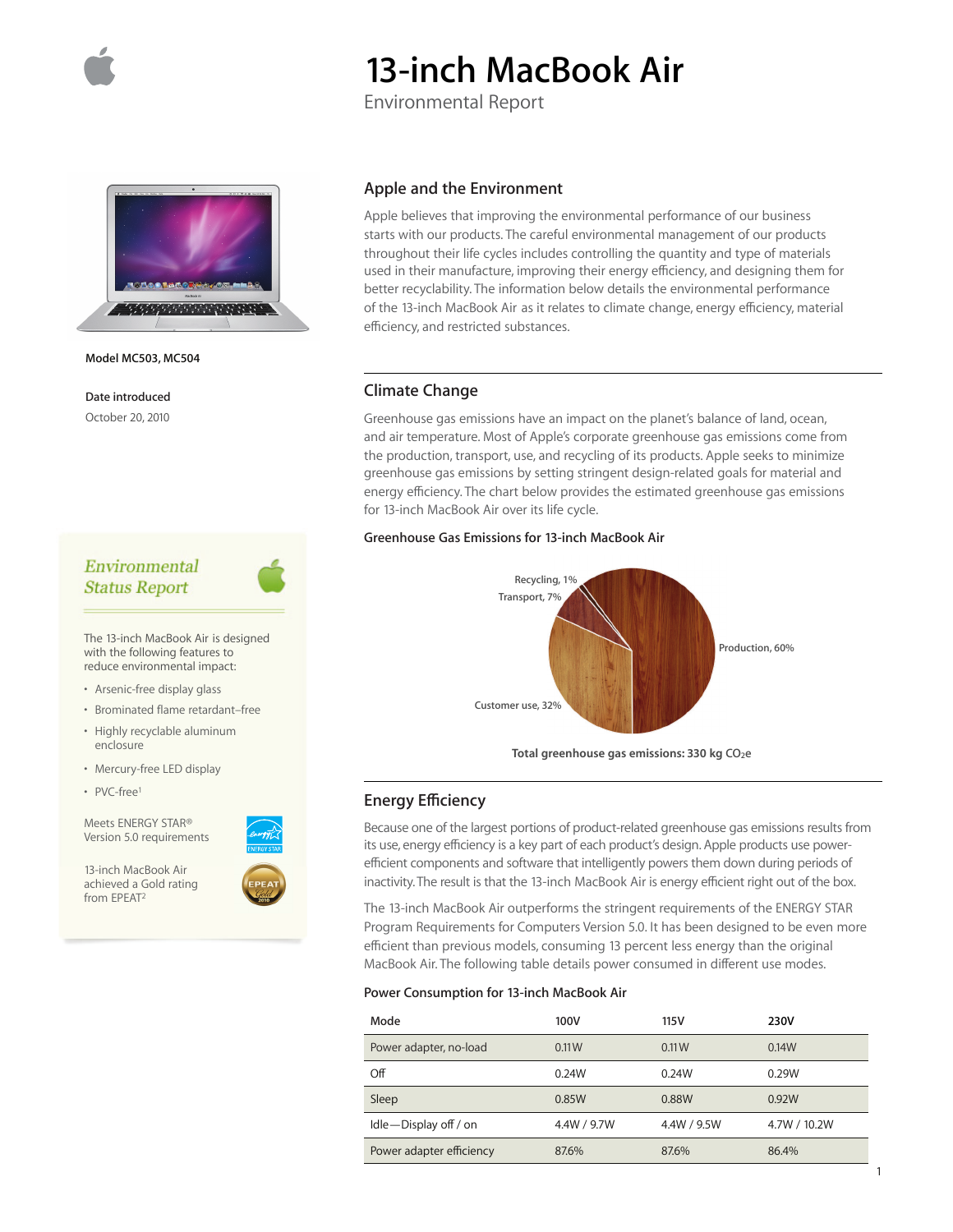

At only 10.2W in idle with the display on, the 13-inch MacBook Air is extremely energy efficient. To put that in perspective, it takes about six 13-inch MacBook Air computers in idle with the display on to equal the power consumed by a single household 60W lightbulb.

#### **Battery chemistry**

Lithium-ion polymer, 50 Whr; free of lead, cadmium, and mercury



The 13-inch MacBook Air packaging is extremely material efficient, allowing at least 15 percent more units than the original MacBook Air to fit in each shipping container.

# **Material Efficiency**

Apple's ultracompact product and packaging designs lead the industry in material efficiency. Reducing the material footprint of a product helps maximize shipping efficiency. It also helps reduce energy consumed during production and material waste generated at the end of the product's life. Waste is further minimized by using batteries that last up to three times longer than typical notebook batteries. The 13-inch MacBook Air enclosure is made of aluminum and other materials highly desired by recyclers. The chart below details the materials used in this model.

## **Material Use for 13-inch MacBook Air**



## **Packaging**

The packaging for the 13-inch MacBook Air uses corrugated cardboard made from over 30 percent post-consumer recycled content and molded fiber made entirely from postconsumer recycled content. In addition, the packaging is extremely material efficient, allowing at least 15 percent more units to fit per shipping container than the original MacBook Air. The following table details the materials used in its packaging.

## **Packaging Breakdown for 13-inch MacBook Air (U.S. Configurations)**

| Material                      | Retail box | Retail and<br>shipping box |
|-------------------------------|------------|----------------------------|
| Paper (corrugate, paperboard) | 385g       | 723q                       |
| Molded fiber                  |            | 189q                       |
| High-impact polystyrene       | 150q       | 150q                       |
| Other plastics                | 27q        | 27q                        |

# **Restricted Substances**

Apple has long taken the lead in restricting harmful substances from its products and packaging. As part of this strategy, all Apple products comply with the strict European Directive on the Restriction of the Use of Certain Hazardous Substances in Electrical and Electronic Equipment, also known as the RoHS Directive. Examples of materials restricted by RoHS include lead, mercury, cadmium, hexavalent chromium, and the brominated flame retardants (BFRs) PBB and PBDE. The 13-inch MacBook Air goes even further than the requirements of RoHS Directive by incorporating the following more aggressive restrictions:

- Mercury-free display
- Arsenic-free display glass
- BFR-free
- Polyvinyl chloride (PVC)–free internal cables and power adapter DC cable
- PVC-free AC power cord for United States, Canada, Mexico, Colombia, El Salvador, Guatemala, Panama, Peru, Puerto Rico, U.S. Virgin Islands, and Venezuela